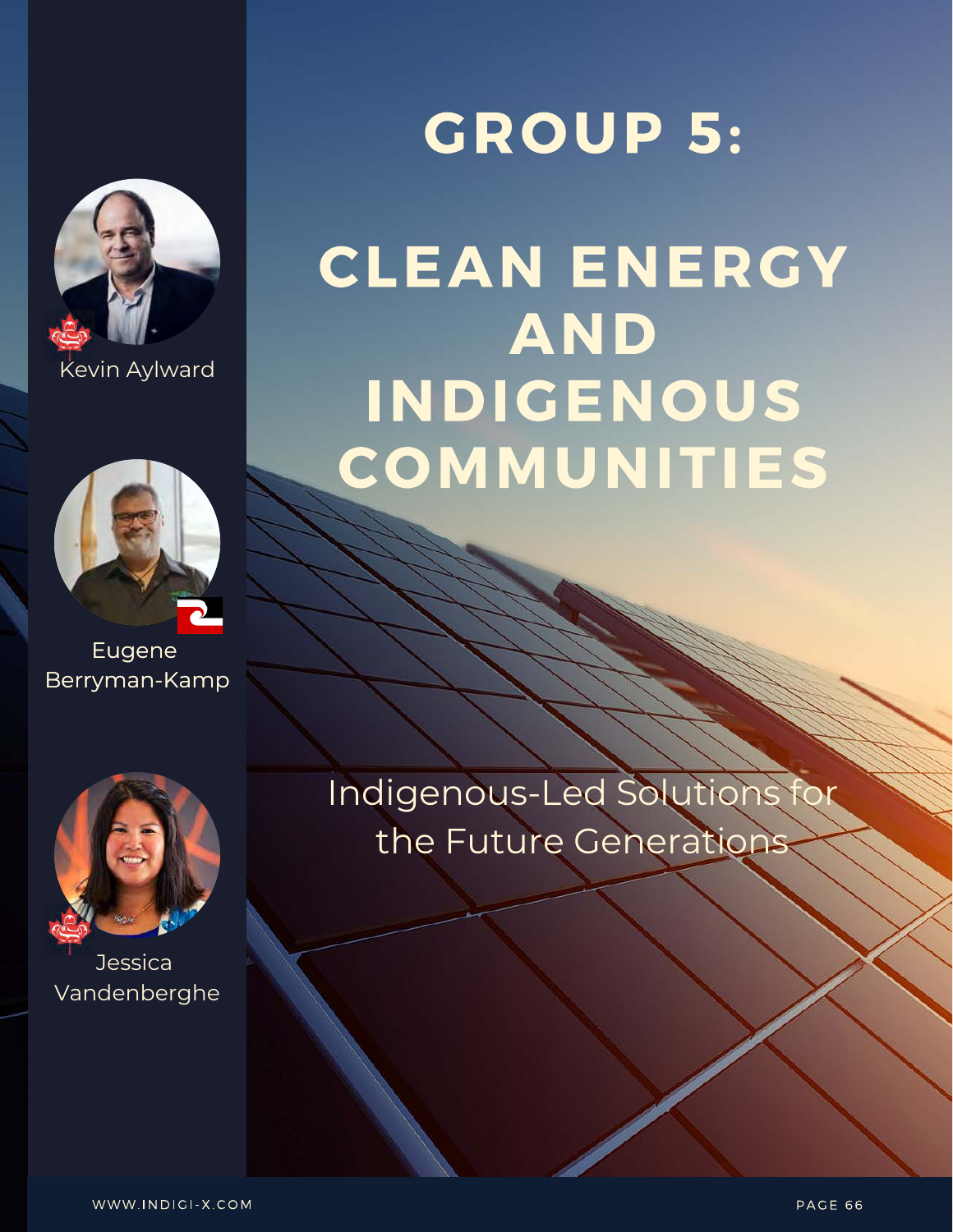# **INTRODUCTION**

Clean energy is a viable and attractive economic development choice for Indigenous Communities in both Canada and New Zealand. Aotearoa, NZ is already active in the clean energy space and progress is being made, aiming to have 100% renewable electricity by 2035 (currently 80%) and to be carbon neutral by 2050. In Canada, headway is being made and there are Indigenous success stories, but there is room to increase Indigenous leadership at government tables, within the energy sector and economic development sectors.

An Indigenous-led forum to exchange ideas around various governance structures, funding models, regulations, and strategic partners should be supported to help Indigenous Peoples find ways to be successful, should they want to develop clean energy solutions at the individual or community level.

Being energy self-sufficient, and an active partner in the energy sector, will progress indigenous development and re-affirm sovereignty by reducing the need for Indigenous communities to rely on others for their energy needs.

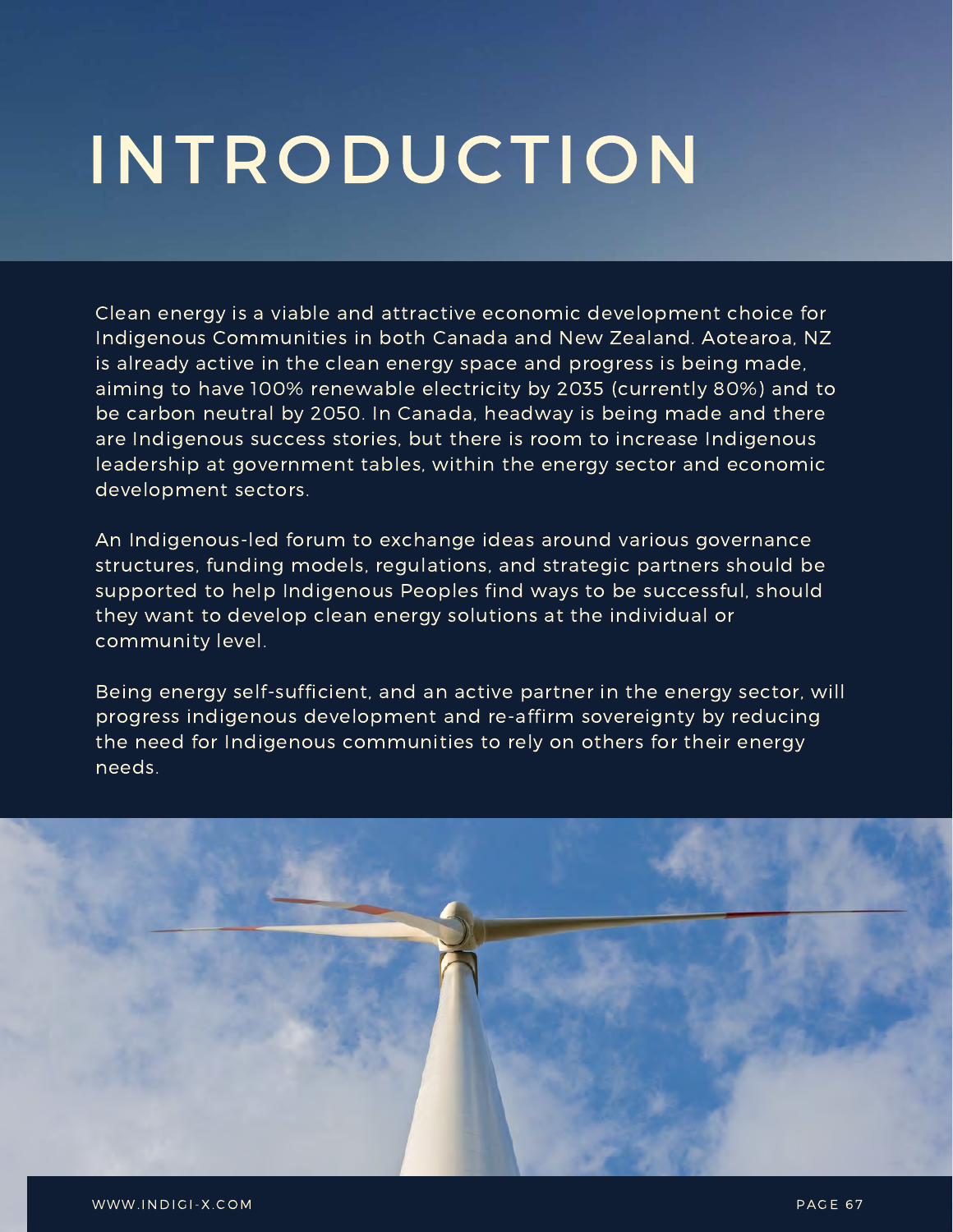# BACKGROUND

Clean energy is of interest to many Indigenous communities, as it aligns with the spiritual ways of knowing, being, relating and connecting. Further, many Indigenous communities are remote or rural and energy sovereignty is critical to Indigenous community sustainability and economic development.

#### **Canada**

- Canada has 619 First Nations, 8 Métis Settlements, many Métis Nations and many Inuit Nations, all with different beliefs, cultures, and economic interests. $^{\rm l}$
- Canada's relationship with Indigenous communities is built upon the Indian Act,<sup>2</sup>rather than through the Treaties,<sup>3</sup>and as such has a complicated financial, consultation, and governance relationship, that does not necessarily favour, nor encourage, independent Nations with strong and vibrant economies and communities. $\hbox{}^{4}$
- Through Canada's Truth and Reconciliation efforts, there are attempts to improve this complicated relationship.
- In Canada, frameworks are set to create Indigenous dependency on both government as well as certain industry sectors.
- For example, in Alberta there is a dependency on the oil and gas sector, making it difficult to diversify economic development to areas such as clean energy.

### FACT:

In 2017, 67% of Canada's electricity was generated from renewable sources Hydro accounted for 67.6% of Canada's total renewable energy use, followed by solid biomass (23.3%), wind (5.0%), ethanol (1.7%), renewable municipal waste and landfill gas (1.0%) and solar (0.6%). 5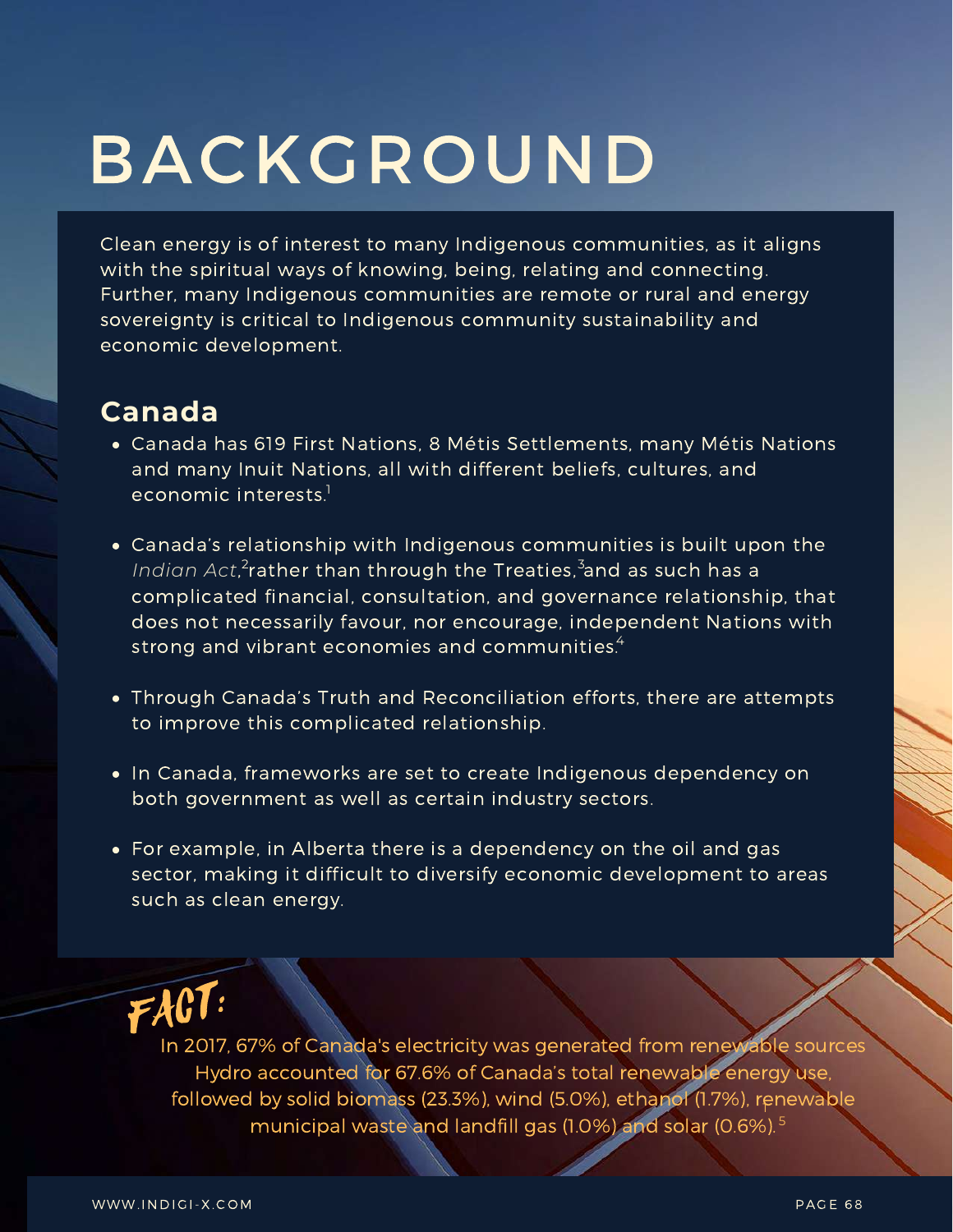#### **New Zealand**

- The Indigenous Peoples of New Zealand are the Māori and there exists a number of tribes throughout the country. Māori, with the New Zealand government, have been working to address the issue of tribal land loss, environmental concerns, cultural revitalization, and financial and commercial redress.
- Aotearoa, NZ, via the Treaty of Waitangi, has settlement mechanisms in place to ensure Indigenous active partnership and participation, but that is yet to be fully realised in the energy sector.
- As an example, Te Arawa River Iwi Trust has a Ministerial Accord with the Petroleum and Minerals department of the Ministry of Business, Innovation and Employment signed in 2012. However, no potential energy sovereignty outcomes have yet been achieved. There are however some examples of private sector partnerships, that are working well for both parties.
- The New Zealand government has committed to 100% renewable energy by 2035 by transitioning away from fossil fuels to hydro/wind/solar/geothermal energy generation on a macro and micro level.



In 2017, 82% of New Zealand's electricity was generated from renewable sources. These include hydro, geothermal, wind, and bioenergy. ~40% is produced in conjunction with Maori, either via joint ventures, or as geothermal field owners. 6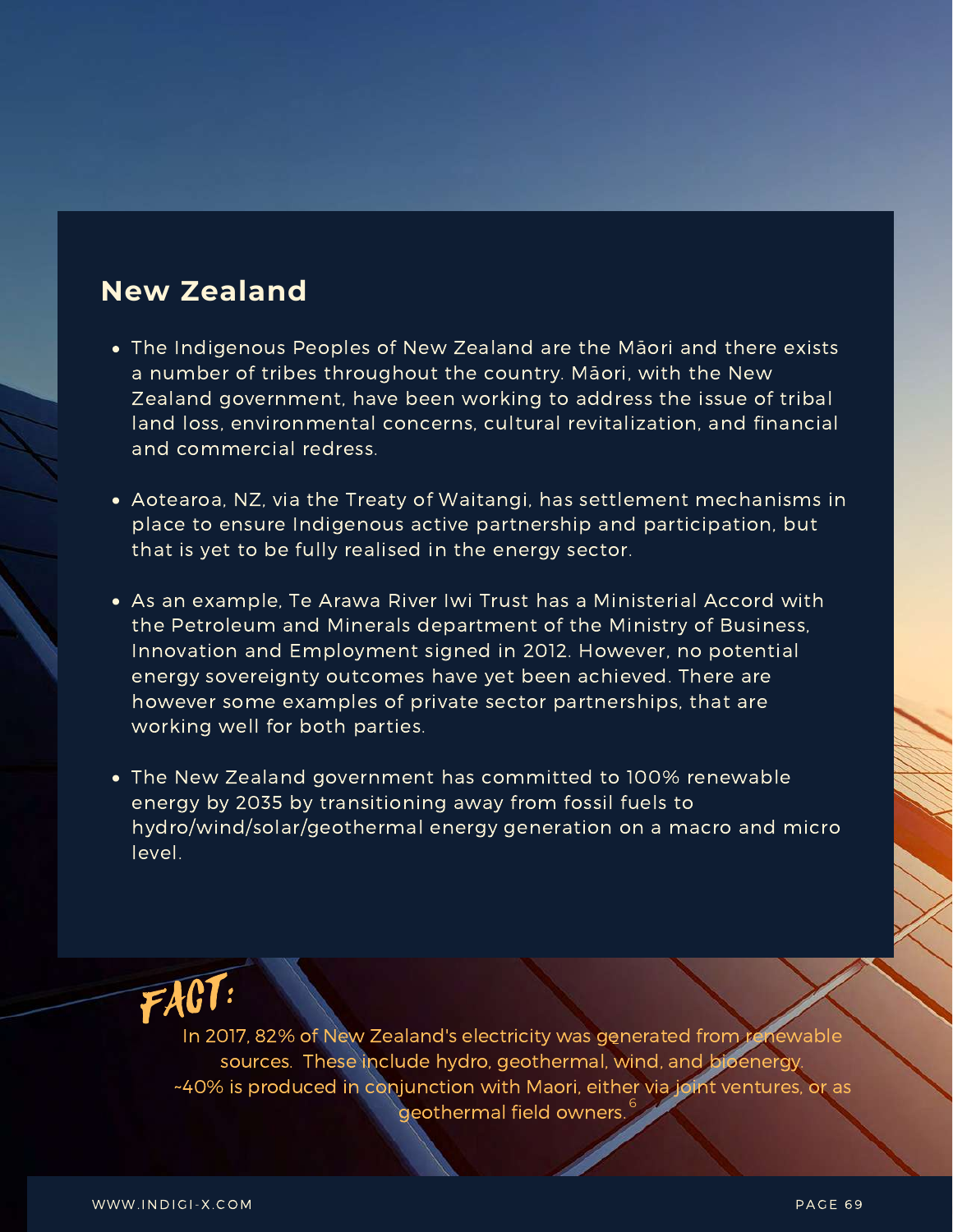# **DISCUSSION**

In Canada, there are examples of Indigenous community involvement ranging from Impact Benefit Agreements to direct ownership of projects.

The Value Proposition in the government supporting Clean Energy projects:

- It generates jobs and training opportunities.
- It aligns with Indigenous spiritual connections with the land, water, air, animals, and other elements.
- It helps Indigenous communities move towards economic independence and control.
- $\bullet$  It is a possible revenue generator for Indigenous communities.
- It is a tangible action that supports Truth and Reconciliation efforts.
- It also allows for ways to address the impact of existing operations on community relationships, irreversible impacts on Indigenous land, water quality and more.

Indigenous voices need to be first in the conversation.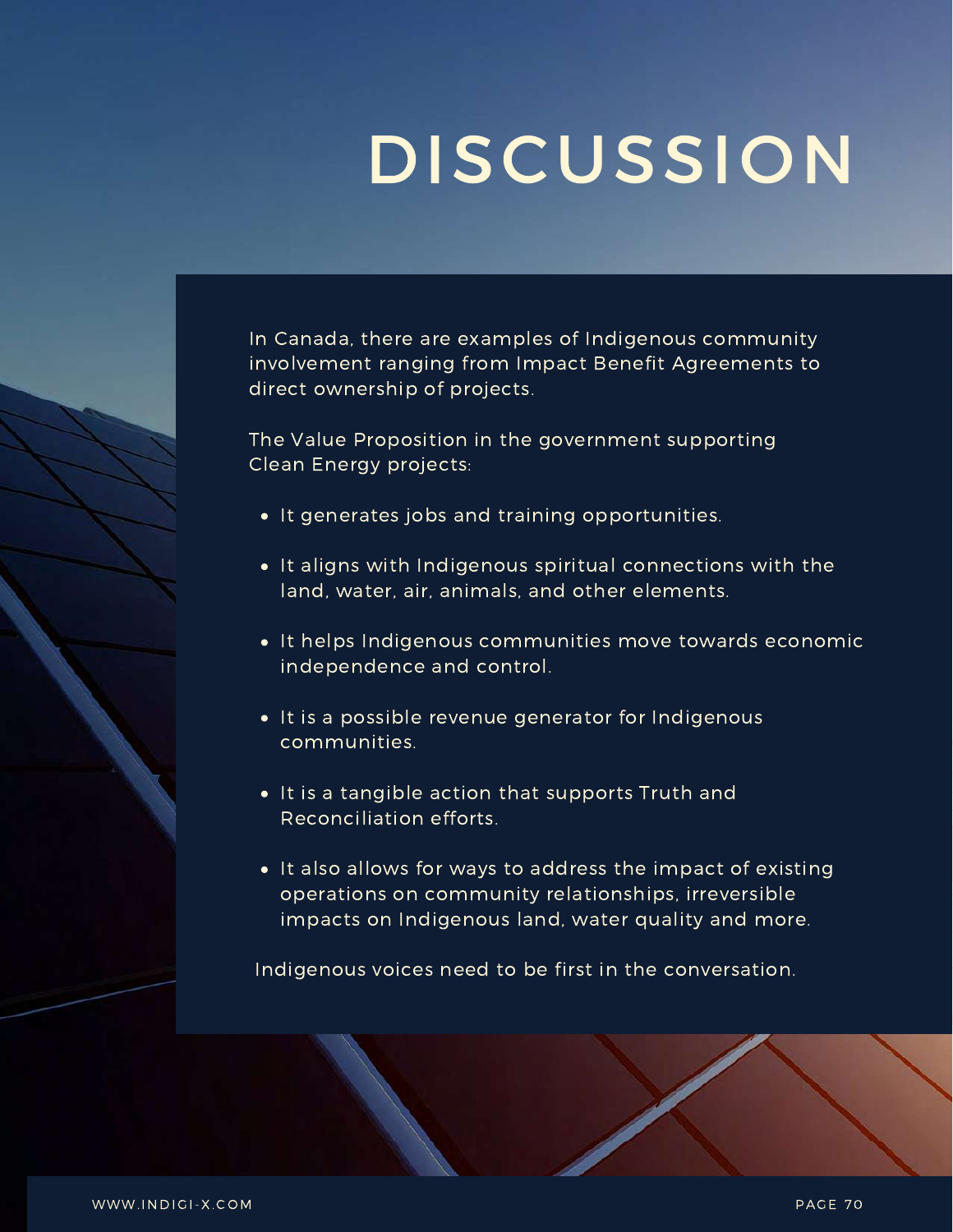### WHAT DOES GOVERNMENT **INVOLVEMENT LOOK LIKE?**

It cannot be delivered in the form of grant projects, the way they have been typically funded through Indigenous Services Canada to the Nations in a bidding competition. Similar to how the Government of Alberta delivers grant programs for Métis Settlements, where the Settlements have to compete for a small amount of infrastructure dollars. There are gaps in these existing grant programs where the communities then have to absorb costs, such as initial grant proposal/cost estimates/feasibility studies, understanding the grant program requirements, ineligible costs, costs generated from poor quality work or deficiencies, and etc.

There is opportunity to re-invest capital gains from large projects, such as the TransMountain Pipeline, into different sectors like clean energy. Perhaps considering a clean energy fund with specific policy supporting Indigenous leadership and inclusion.

Perhaps piloting a different governance model is worthwhile. Instead of the *Indian Act* and modelling Nations after municipalities with funding through Indigenous Services Canada, consider the cooperative model, as used by certain Mennonite and Hutterite communities or even farming cooperatives. These should consider Water rights and the like, recognising and respecting the spiritual connection to water along with the social, basic human right relationship too.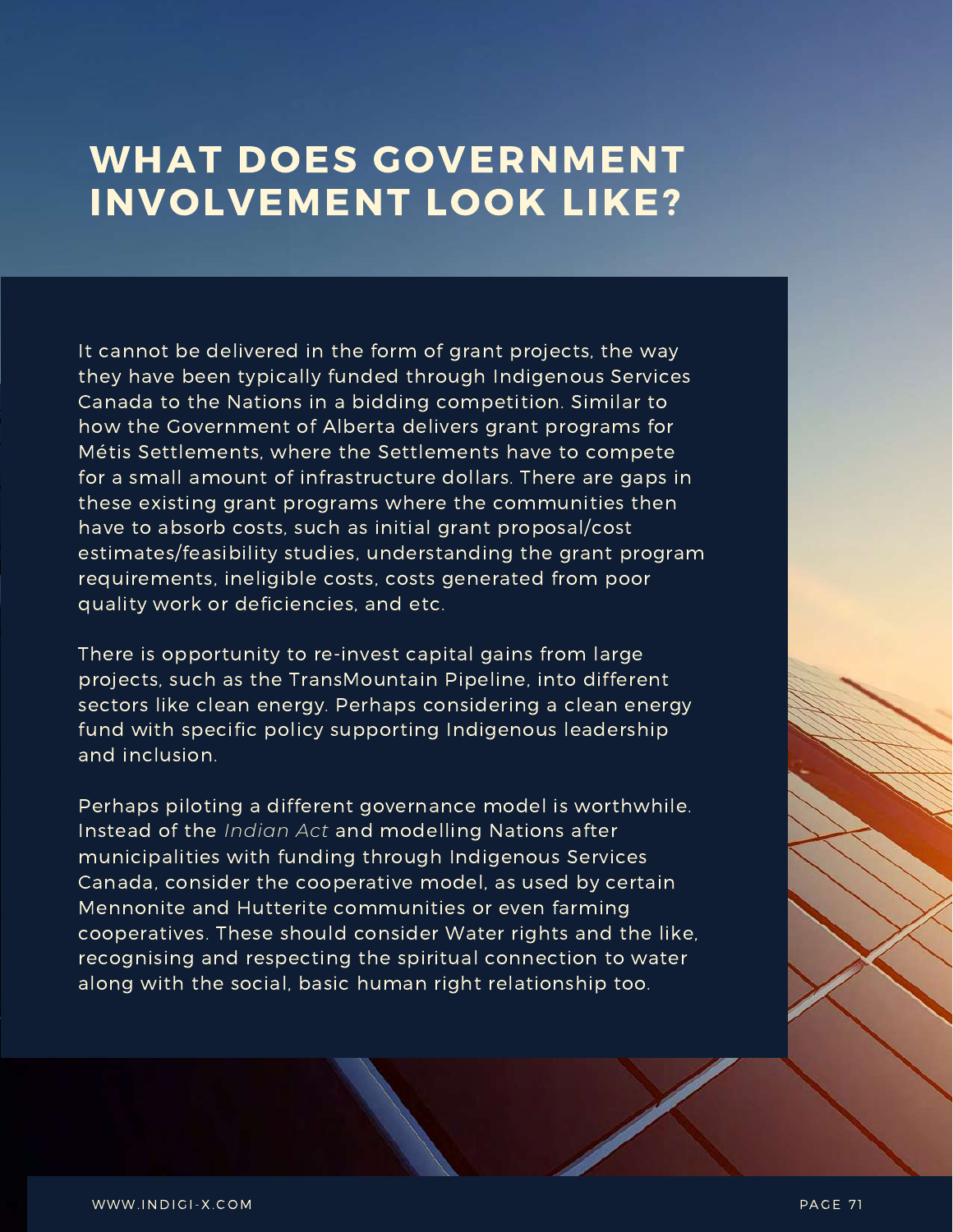### TO ADVANCE, WE MUST LEARN FROM EACH OTHER...

A relationship with New Zealand will encourage an exchange of information as to what different treaty and governance structures could look like, as well as ownership models to help stimulate clean energy economy in Canada.

For example: The Treaty based co-governance models (eg. Waikato River Iwi Trust Legislation, Te Arawa Lakes Trust Legislation, Te Urewera National Park Legislation alongside Tuhoe) may be options to explore and work through, however these are all in the environmental space. The opportunity to work through co-governance in the energy space potentially can reap rewards for all parties. A particular opportunity exists in the Taranaki region (re: offshore wind generation), given the transition from fossil fuel generation as a climate change response. It should be noted that Maori engagement and involvement was not as in-depth as it could have been in the recent white paper published on this topic. There is much room for improvement.

There is potential for alignment between New Zealand and Canadian clean energy projects, especially in the areas where New Zealand has had great success, such as geothermal, hydro, wind, and solar power generation. The NZ Budget in March 2020, outlined funds available for state enterprises and schools to assist them to move to renewable energy.

Māori are major players in the Geothermal space in Aotearoa NZ, with a number of geothermal power stations either joint venture or on Maori owned land. Indeed as recently as 31 August 2020 additional government funding for the establishment of a geothermal power station in Rotorua New Zealand, a JV with iwi, was announced.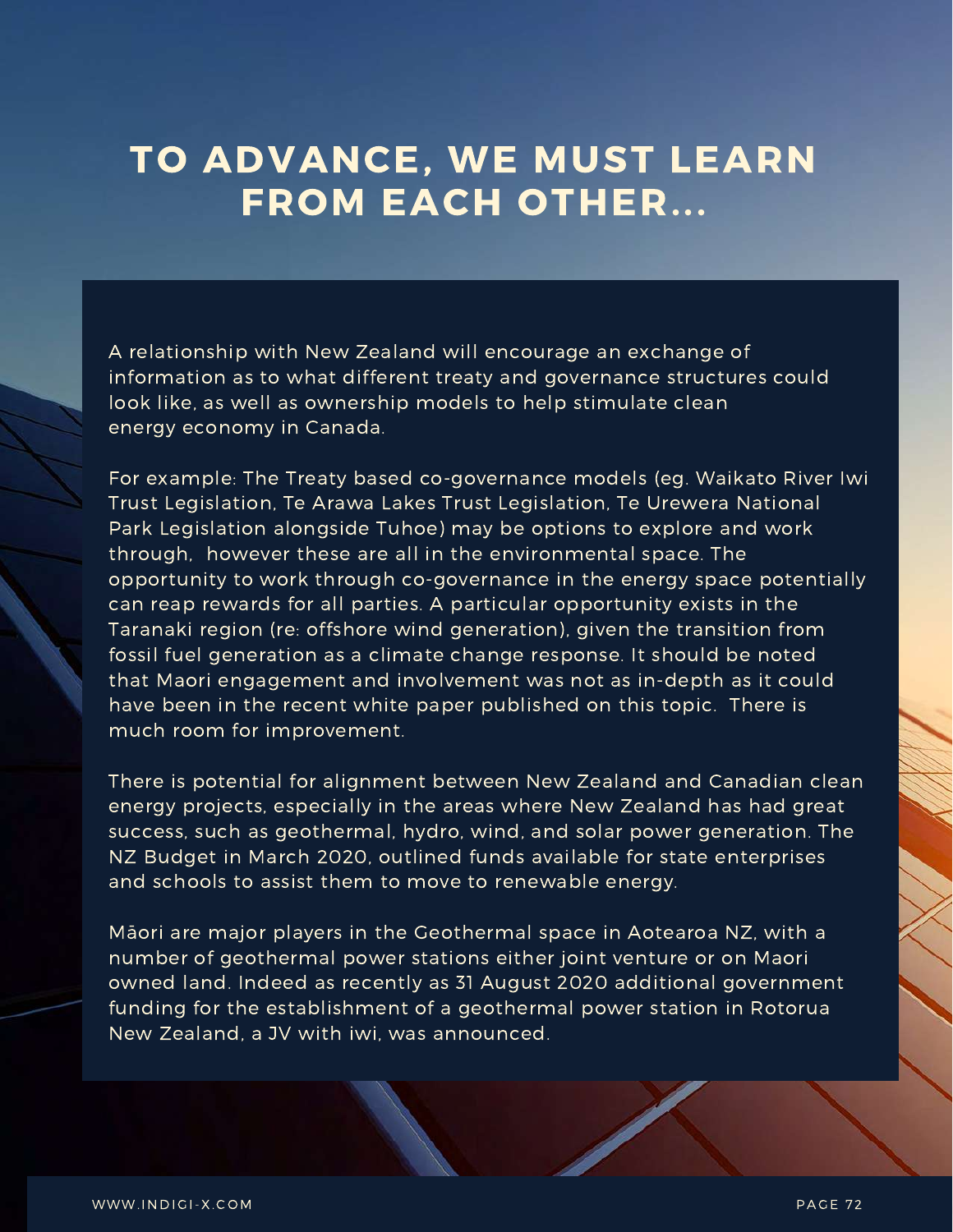# **RECOMMENDATIONS**

**Prioritize** the development of a bilateral, Indigenous-led Energy Sector Exchange forum to explore governance structures, energy legislation and regulations

**Expedite** the formation of a program to facilitate Indigenous Equity in Clean Energy and Transmission Infrastructure in both Canada and New Zealand

There is much that Canada can learn from New Zealand in how Indigenous communities can work with government in different ways and through different governance structures. As well, how to start the economic stimulus needed to increase the amount of Indigenous owned renewable energy operations in Canada. In addition, Canada has a wide range of energy interests and options and work has been done to commence active involvement of Canadian indigenous peoples.

We recommend that an Indigenous-led Clean Energy Summit is held in 2021, in which Canadian and New Zealand Indigenous community leaders, Indigenous clean energy business owners, socially-minded Clean Energy consultants, and government representatives can gather in order to exchange ideas to help move forward both countries Indigenous clean energy industries in a good way. The Indigenous Clean Energy Summit could also be open to others outside of Canada and New Zealand.

The intent of this Exchange forum will to be focus on governance and business models that work with traditional Indigenous decision-making models; how new governance and business models can satisfy regulations, legislation, and financial institution requirements or how can we work with these entities to create new policies that will allow successful Clean Energy and Transmission Infrastructure.